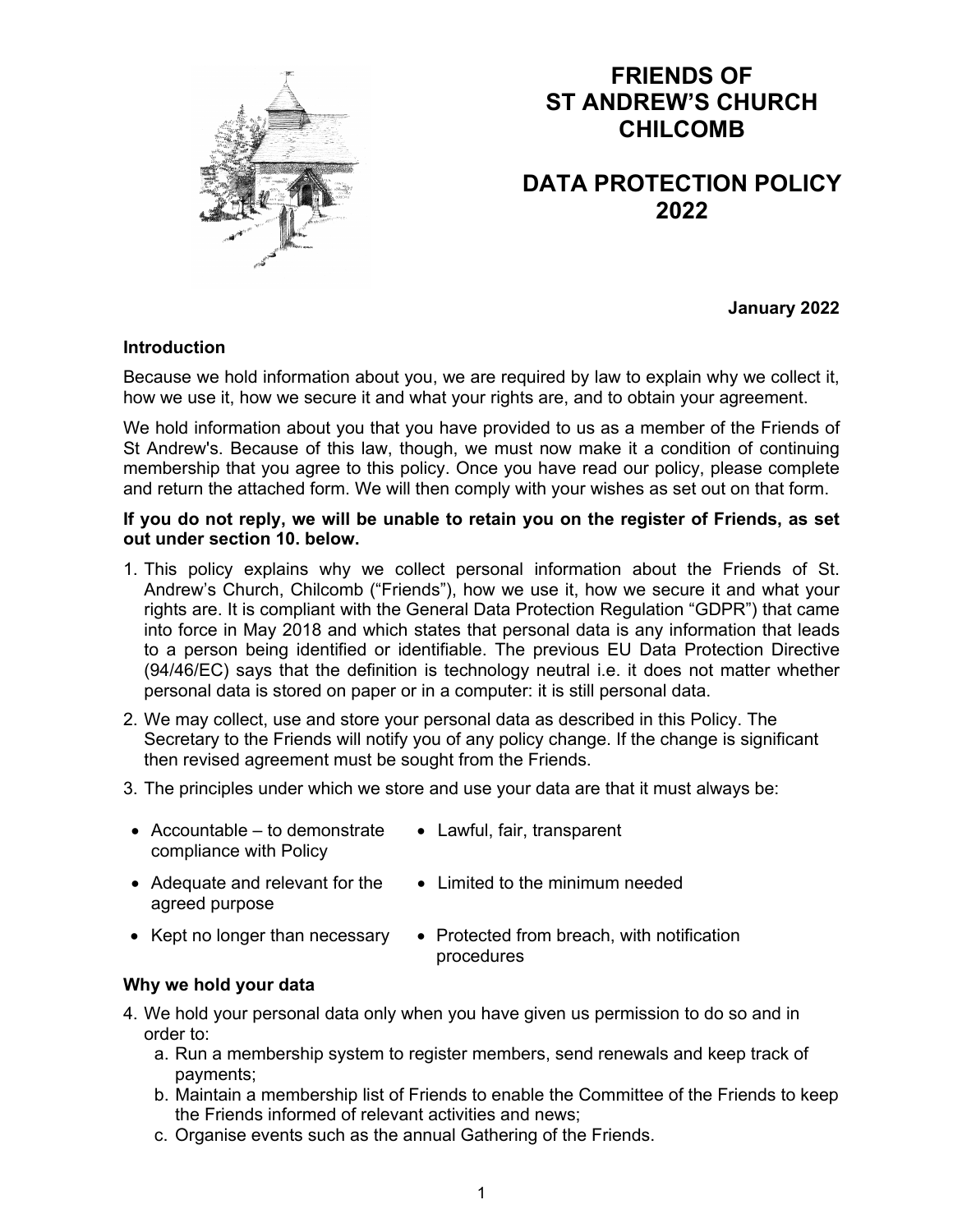#### **Who holds what data?**

- 5. The Secretary holds an electronic file with data about you, which you have provided. It contains your contact details, your Friends status, expiry and subscription, and a paper file with your membership details and your agreement to this Policy*. If data is required for an additional purpose not previously agreed to then your further consent must be obtained, and stored, each time this situation arises.*
- 6. We are fortunate that some data processing required as part of normal church management is covered by a special processing condition under the GDPR for religious and other not-for-profit bodies, provided the processing relates only to present or past members of the Friends and provided there is no disclosure to a third party without consent.
- 7. The Secretary holds this information solely for the purpose of sending information or correspondence to Friends.
- 8. Other Committee Members may have, as required, access to electronic data in pursuance of their official duties. Copied data will be held for no longer than 6 months and then deleted.
- 9. Any Committee Member needing to hold your data in performance of their duties, whether permanently or temporarily as above, is to have private, modern computer systems with up-to-date internet security incorporating virus protection. All your data will be held locally on such computers and not stored on any shared drive, intranet or on a 'cloud'. These officers will implement user name and password protection on login.

#### **For how long will data be held?**

10. The Secretary will notify the Committee (normally by 31 October each year) of Friends whose subscription has lapsed and therefore membership suspended. The Secretary will delete all your data once your subscription has lapsed for three consecutive years.

#### **How else do we protect your data?**

- 11. We will notify you promptly in the event of any breach of your personal data. We will never pass on your data to a third party without your permission. We do not allow non-Committee Members to access our membership data (unless required by law).
- 12. The Committee will ensure that the Newsletter and other communications only contain names or photographs with no details that would make the person identifiable, unless such person has made the decision to include more data about him/herself.

### **What rights do you have once you have given your data?**

13. You have the right to access your personal data through the Secretary and have your data corrected or erased. The Secretary can also provide information about how your data is used.

#### **Your Agreement**

- 14. It is a condition of membership of the Friends that you agree to this Policy. To do so, please complete and return the attached form to the Secretary to the address indicated.
- 15. Thank you for your help in keeping the Friends compliant with the law. Your continued support is never taken for granted and is always very much appreciated.